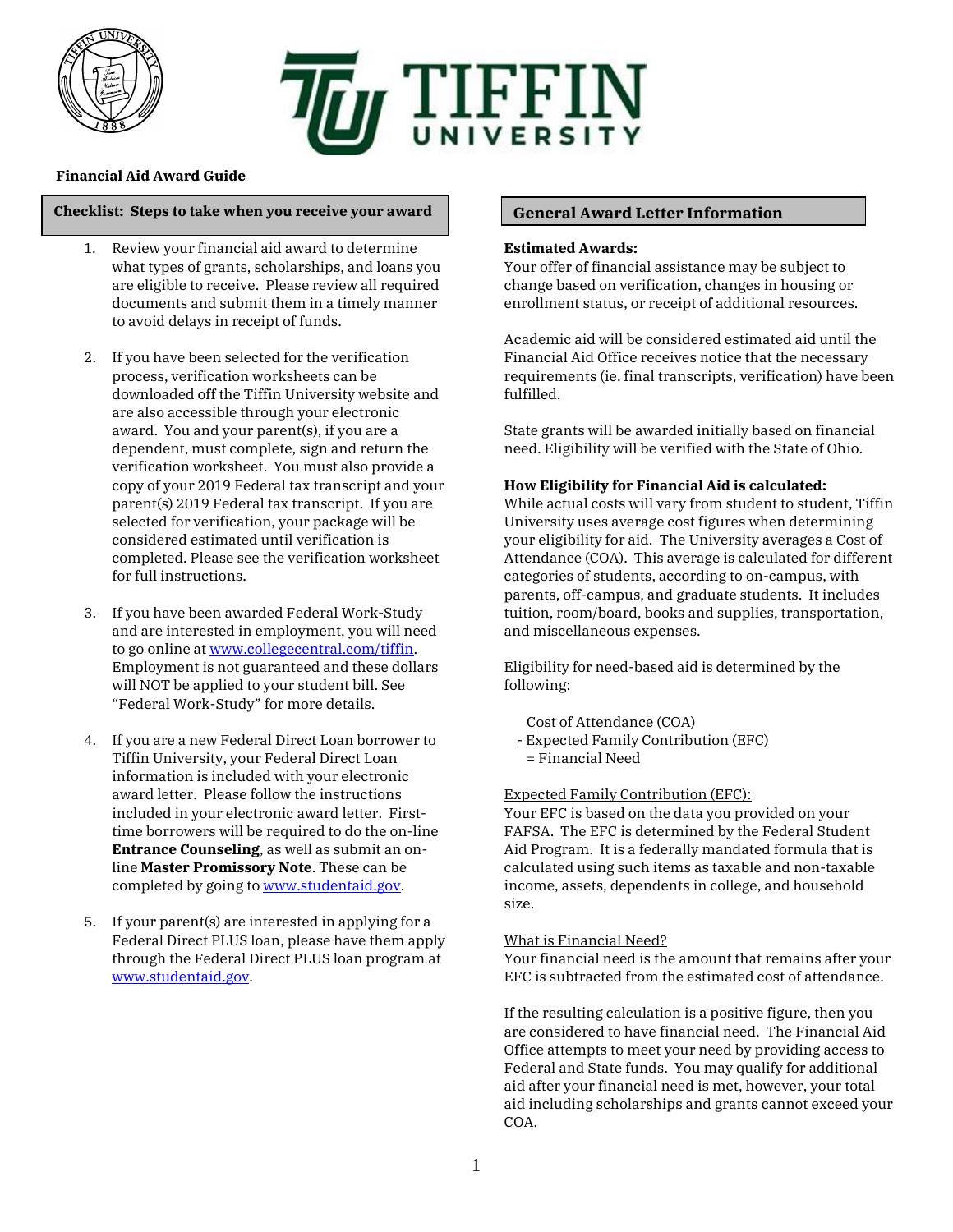### **Changes in your award package:**

Your aid package may be revised for certain reasons. If you receive a disbursement for any aid sources which later must be revised or canceled, you MAY BE LIABLE for partial or full repayment of any funds received. The following are some reasons your financial aid may be revised or canceled:

- 1. If aid was based on false or inaccurate information.
- 2. If an error was made in determining your eligibility or disbursement of financial aid.
- 3. If the amount of aid you receive will exceed your financial need or budget. (This may occur if you receive additional aid or as a result of verification).
- 4. If you withdraw from one or more classes.
- 5. If you do not submit all required documents
- 6. If you fail to maintain Satisfactory Academic Progress (see section on SAP for more details).
- 7. If additional funds become available.
- 8. If extenuating circumstances warrant an adjustment in your eligibility for financial aid.
- 9. If you fail to achieve the required cumulative g.p.a. for academic aid you receive from Tiffin University.
- 10. If you do not achieve the proper class level needed for student loans that were initially awarded.

# **Types of Financial Aid**

**Grants and Scholarships:** These awards are gift aid that are based upon filing a FAFSA and/or enrollment at Tiffin University.

- *Federal Pell Grant* A federal grant that provides funds of up to \$6,345 for students, based on financial need.
- *Federal Supplemental Educational Opportunity Grant (SEOG)* – A federal grant provided to Pell Grant recipients who demonstrate exceptional financial need on a funds-available basis.
- *Ohio College Opportunity Grant (OCOG)* A needbased grant that provides *tuition-only* assistance to Ohio residents. Ohio's deadline is October 1st to receive this grant.
- *Outside/Other Scholarships* Federal Regulations require you to disclose outside awards including scholarships. The Financial Aid Office must include these awards in your aid calculations. As a result, your award package may be reduced. When possible, loans and Federal Work Study eligibility are adjusted before grants or scholarships. Federal Pell Grant funds are not

reduced if you receive a scholarship or other education-based awards. Examples of these other scholarships could be from parents employers, VFW's, religious organizations, etc.

- *Tiffin University Athletic Grant-in-Aid* Limited athletic scholarships are available to athletes who have demonstrated a level of excellence in their respective sports and in academic achievement. Athletic grants are awarded at the coach's discretion. If you are expecting an athletic grant and did not receive one on your award letter, please contact your coach or the financial aid office. These are one year contracts.
- *Tiffin University Academic Scholarships* These scholarships are awarded to first-time freshmen and transfer students. Eligibility is determined by the student's high school GPA, ACT composite score or SAT equivalent score, and college prep classes taken in high school. Amounts vary, but range from \$6,000 to \$14,000. To be renewed each year, students must maintain a required cumulative grade point average. A student may continue to receive this for up to four-full time years as long as he or she is eligible. This will be credited toward tuition/fees, on-campus Tiffin University housing charges and meal plans for fall/spring semesters only. Education majors can receive this scholarship for up to five years based on their curriculum. Any other student wanting to use this scholarship in their fifth year must petition to receive this money in writing and supportive documentation must be attached. Then the Scholarship and Financial Aid Committee will decide if the student can receive this fund for their fifth year.
- *Other Tiffin University Scholarships and Grants* Other scholarships or Endowment Scholarship could be available; students are notified when these scholarships are open to apply.
- **Note: If you have been awarded any Tiffin University grants and/or scholarship (including athletic scholarships), they can only be used for tuition/fees, on-campus room charges and meal plans.**
- **Note: All Undergraduate Students must file a FAFSA in order to receive any Tiffin University Aid. This includes but not limited to: Academic Scholarships, Athletic Scholarships, and other institutional scholarships and grants.**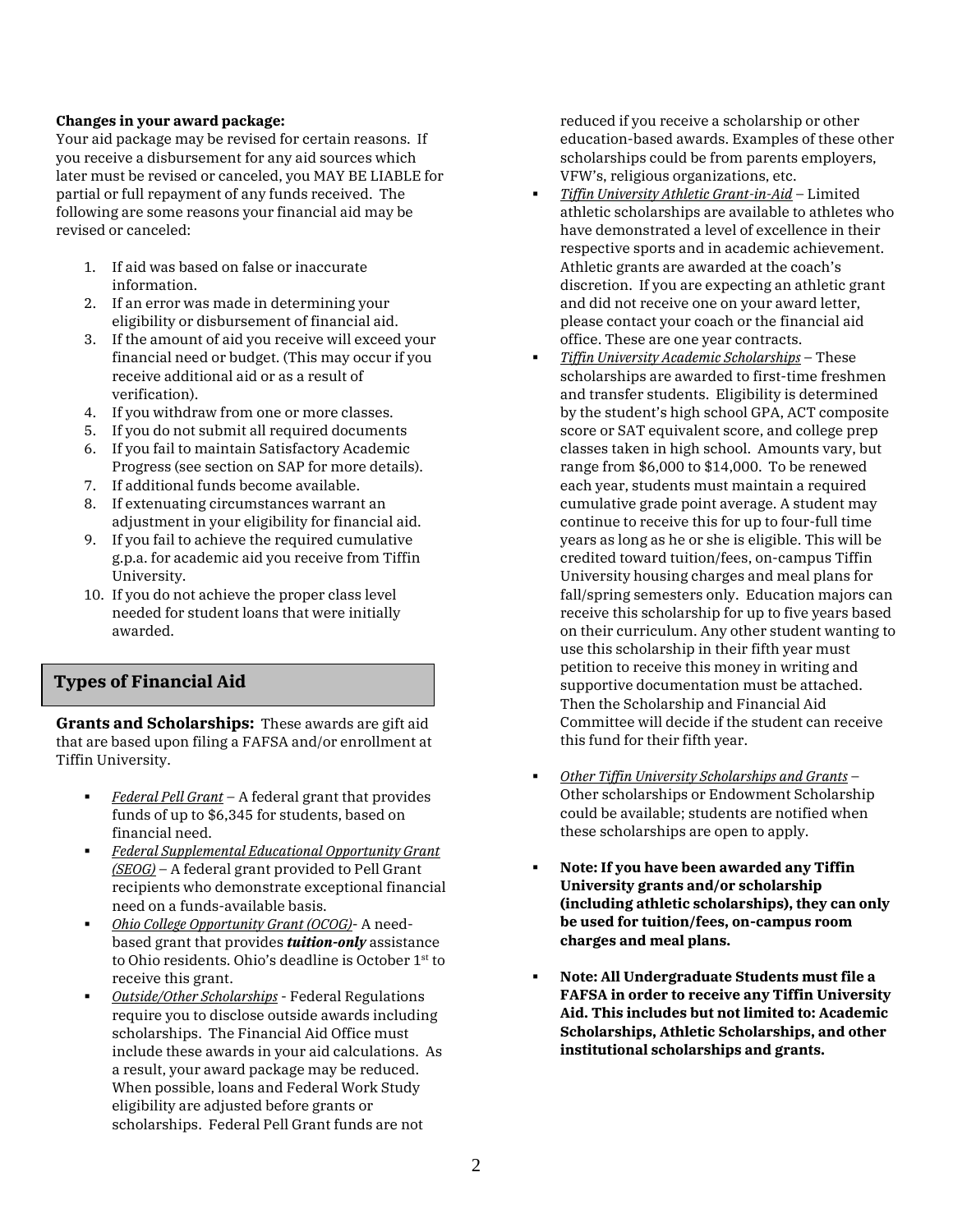**Loans** – Loans are money that is borrowed and must be repaid under the terms and conditions of the loan program. They are available to assist in educational expenses. Some loans may be deferred until after you graduate from school or fall below a half time status.

 Federal Direct Stafford Loan – This program allows students to borrow a long-term, lowinterest educational loan. A completed FAFSA, entrance counseling, and a Master Promissory Note are required to borrow this loan. The loan proceeds are sent directly to Tiffin University where they are credited to the student's account. Repayment of the loan begins 6 months after you graduate or drop below half-time status.

There are two types of Stafford Loans:

- Subsidized Are available for Undergraduate Students with Financial need. For a subsidized loan, the U.S. Department of Education pays the interest
	- While you're in school at least half-time,
	- $\circ$  For the first six months after you leave school (referred to as a grace period\*), and
	- During a period of deferment (a postponement of loan payments).
- $\triangleright$  Unsubsidized Awarded to Undergraduate and Graduate Students, there is no requirement to show financial need. Interest begins at the time the loan is disbursed until the loan is paid off.

There are **[upper limits](https://studentaid.ed.gov/sa/types/loans/subsidized-unsubsidized)** on the amount of loans each dependent and independent student can borrow. These limits are based on the number of credits a student has earned. Please contact the financial aid office for eligibility amounts.

 Federal Direct PLUS Loan – The Federal Direct PLUS loan is a low-interest loan available to [parents of dependent students](https://studentaid.ed.gov/sa/types/loans/plus/parent#when-repay) and [Graduate](https://studentaid.ed.gov/sa/types/loans/plus/grad-professional)  [Students.](https://studentaid.ed.gov/sa/types/loans/plus/grad-professional) Deferments are available at the parent's/graduate student's request by contacting Direct Loans. If you are interested in a Federal Direct PLUS loan. Please apply online at [www.studentloans.gov](http://www.studentloans.gov/) .

> *Note:* Students whose parents are not eligible for a Parent PLLUS Loan may have their Federal Direct Unsubsidized Loan eligibility increased. Contact the Financial Aid Office for further details.

 Alternative/Private Loan Programs – There are alternative loan programs that students may

apply for. This may be through a private banking institution. To compare different lenders check ou[t FastChoice.](https://choice.fastproducts.org/FastChoice/home/312100) 

**Federal Work Study** – The Federal Work-Study program provides part-time employment during the school year. The federal government pays a portion of the student's salary, making it cheaper for departments to hire the student. While every effort will be made to place students in a job, placement is made on a first-come, firstserve basis. Additionally, earning your award amount is not guaranteed. Funds from this program are earned as a paycheck and are not applied directly to your student account like other financial aid.

For more information about possible job opportunities, please check out <https://www.collegecentral.com/tiffin>

### **Financial Aid and Your Student Bill**

Once your financial aid has been finalized, your financial aid will disburse on your student bill. If financial aid is not enough to cover your direct expenses, it is your responsibility to pay the difference. You may contact our Bursar's office to set up payment arrangements at 1-800- 968-6446 ext. 3409 or call the Financial Aid Office for further assistance. Payments arrangements may be started as early as June  $1<sup>st</sup>$ .

Students whose financial aid award is greater than their bill, may receive a refund check. The refund check is to be used for expenses related to your education. Refund checks will only be released once financial aid is complete and the verification process is finalized. Refunds will not be given from Tiffin University scholarships, Tiffin University grant funds or the State of Ohio Grant funds.

Students can sign up for direct deposit of student disbursements/refunds by going to the Tiffin University student self-service portal. This is a convenient way for students to receive their e-refund more quickly. For more information about how to enroll in this option call the Office of Student Accounts at 419-448-3316.

### **Satisfactory Academic Progress**

Tiffin University students receiving financial aid are required to maintain Satisfactory Academic Progress (SAP), according to federal and state laws.

Academic records are reviewed for all students receiving financial aid or being considered for financial aid from the following sources:

Federal Pell Grant